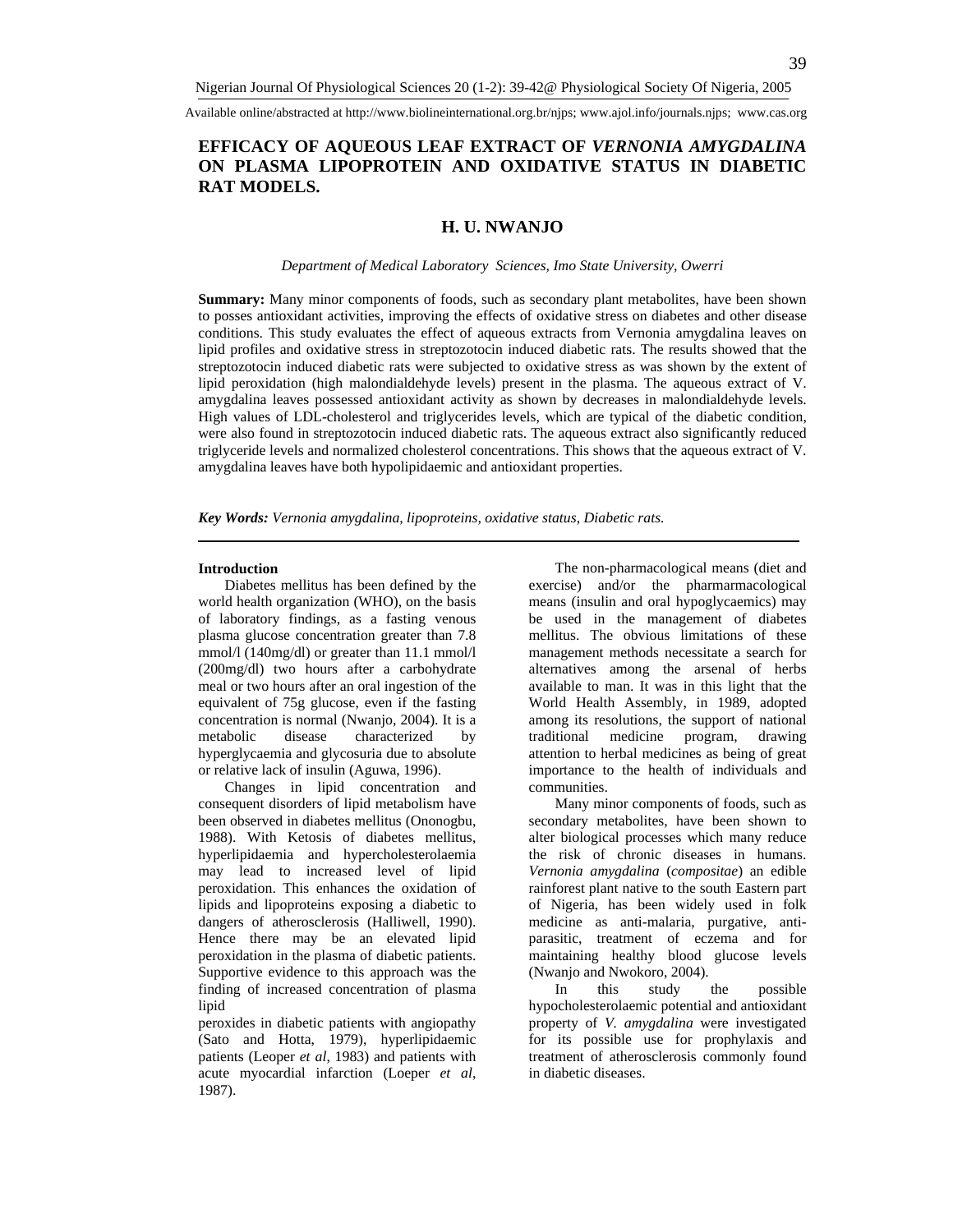# **Materials and Method**

#### *Plant Materials*

The fresh leaves of *V. amygdalina* were collected from the natural habitat in Owerri, Imo State, Nigeria in January 2005. Botanical identity was confirmed by Dr. C. Okeke (Head, Department of Plant Science and Biotechnology, Imo State University, Owerri). A voucher specimen of the plant is deposited in Imo State University, Owerri.

# *Preparation of Extract*

Fresh leaves of *V. amygdalina* were collected and sorted to remove the dead ones, washed without squeezing to remove debris and dust particles. Large quantities of the leaves were collected and sun-dried for four days. The dried leaves were milled to get a course powder used for the extraction. 25g of the powder were macerated in a percolator with 250ml of distilled water. The mixture was allowed to stand for 24 hours after which it was filtered. The filtrate was then placed in an oven to evaporate and the solid residue (2.4g) referred to as extract. Appropriate concentrations of the extract were made in distilled water for experiments.

#### *Acute Toxicity Test*

The acute toxicity  $(LD_{50})$  of the extract was estimated in 30 Wistar albino rats by the I.P. route as described by Miller and Tainter, (1944). In brief, the method involved the administration of 5 different doses of the extract to 5 groups of rats (6 rats/group). The number of deaths in each group within 24 hours was recorded. The  $LD_{50}$  was estimated from the graph of percentage (%) mortality (converted to probit) against log-dose of the extract-probit 5 being 50%.

#### *Phytochemical Tests*

The chemical classes of constituent in the freshly prepared extract were detected using standard phytochemical reagents and procedures as described by Trease and Evans (1983). In general, tests for the presence or absence of phytochemical compound using the above methods involve the addition of an appropriate chemical agent to the crude material in a test tube. The mixture is then shaken vigorously or gently as the case may be. The presence or absence of saponins, flavonoids saponins, tannins, alkaloids etc. was observed.

#### *Animals*

Adult Wistar albino rats weighing 150- 200g of either sex maintained at room temperature of  $30^{\circ}$ C in the animal house of College Medicine and Health Sciences, Imo State University, Owerri, were used for this study. The animals were fed with standard diet (product of Pfizer Nigeria Ltd). The food was withheld 12 hours before the experiments, but there was free access to water.

#### *Experimental Design*

Eighteen rats included for this study were divided into 3 groups, each consisting of six animals. Out of the 3 groups, 2 were made diabetic by intraperitoneal injection of 65mg/kg body, weight of streptozotocin (STZ) (Sigma, St. Louis, MO, USA) dissolved in citrate buffer (0.01M, pH 4.5). Diabetes was confirmed by determination of fasting blood glucose concentration on the third day post administration of STZ showing fasting blood glucose levels above 250mg/dl.

Body weight and fasting blood glucose levels of all the rats were determined before the start of the experiment. Rats were divided into the following groups.

Group 1: Control given only the citrate buffer (0.01M, pH 4.5)

Group 2: Streptozotocin induced diabetic, made with a single dose of streptozotocin (65mg/kg body weight) by intraperitoneal route.

Group 3: Diabetic rats treated with *V. amygdalina* 200mg/kg/twice a day,

Treatment was by oral compulsion. After 14 days of treatment the body weight and fasting blood glucose of the animals were again determined. Blood was collected and transferred on to a centrifuge tube for serum separation.

# *Analytical Procedure*

Twelve hours after the last treatment and after the last food given, 6ml of blood was collected from all the rats. The blood collected was transferred on to a centrifuge tube and allowed for 30min to clot. The clotted blood was then centrifuged using Wisperfuge model 1384 centrifuge (Tamson, Holland) for 5min to facilitate separation. The serum thus obtained was used for malondialdehyde level MDA (product of lipid peroxidation), total cholesterol, HDL-cholesterol and triglycerides estimations.

Serum MDA was measured by a thiobarbituric acid assay procedure (Albro *et al*, 1986), which was calibrated using 1,1,3,3, tetraethoxypropane (Sigma Chemicals, St. Louis, MO, USA.) as a standard. Results were expressed as nanomoles of MDA per millimeter of serum. Serum total cholesterol was estimated using method of Zak (1959), plasma triglyceride estimated by method of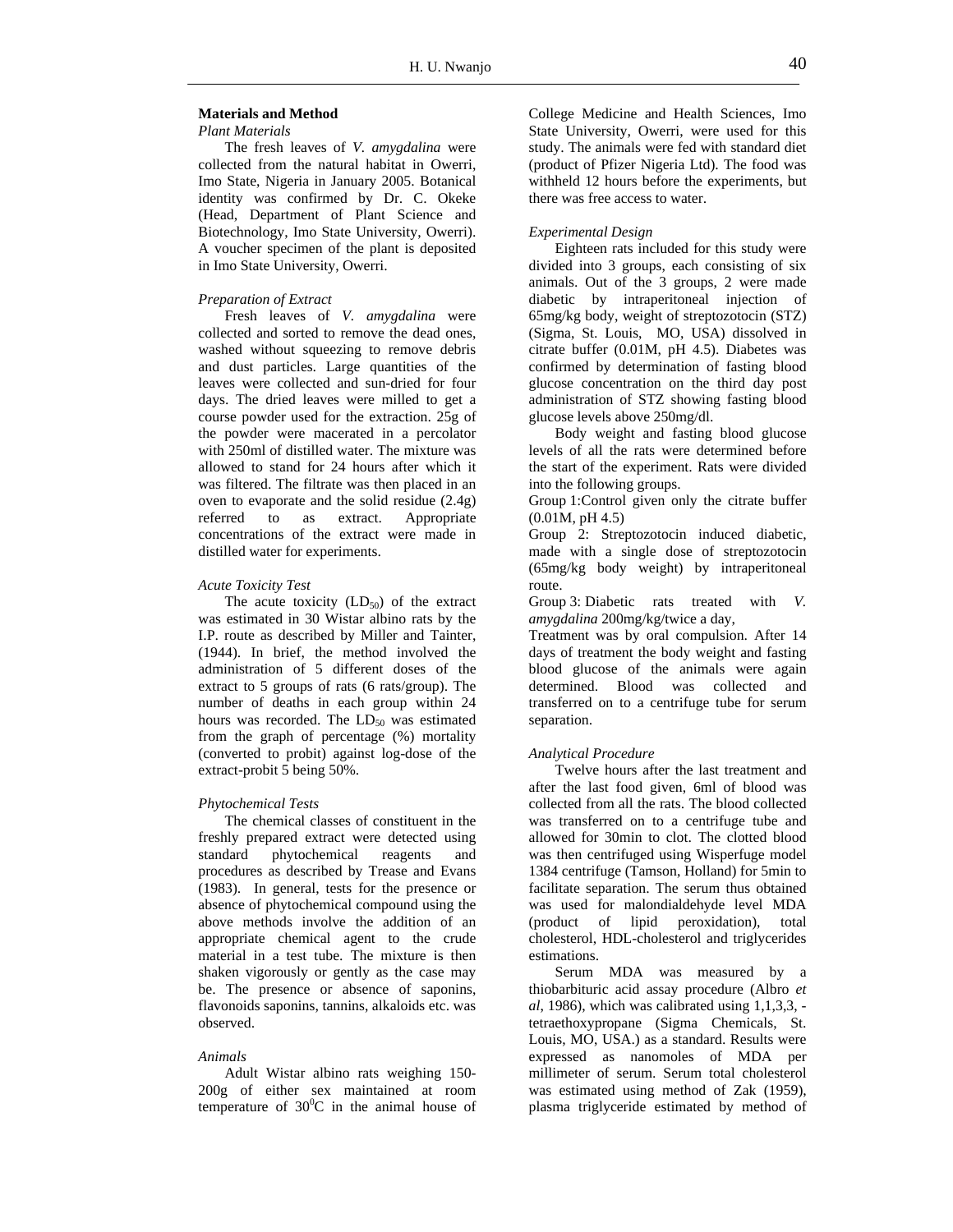Mendez *et al,* (1975), HDL-C by Lopez-Vitrella *et al*, (1975), LDL-C and VLDLtriglyceride values were calculated by a modification of the friedewald formular (Sandkapm, 1990).

# *Statistical Analysis*

All values were expressed as mean  $\pm$  SD. The statistical analysis were carried out using students' t-test to detect differences in the concentrations of serum MDA and lipoproteins between different groups. Tests with a probability value <0.05 were considered statistically significant.

# **Results**

The results of the phytochemical analysis revealed the presence of alkaloids, carbohydrates, tannins, saponins, flavonoids and glycosides. Cyanogenic glycoside was however absent. Acute toxicity test in rats gave an  $LD_{50}$  of  $1265.22 \pm 56$  mg/kg. From the results of the toxicity studies, convenient doses were chosen to preclude the lethal range.

Table I shows that there was a significant increase  $(p<0.05)$  in fasting blood glucose and decrease  $(p<0.05)$  in body weight in streptozotocin involved diabetic rats when compared with the normal control. The body weight slightly increased and the fasting blood glucose significantly decreased in diabetic rats when treated with aqueous leaf extract of *Vernonia amygdalina*.

In Table 2**,** the mean value of serum MDA levels (end-product of lipid peroxidation) in diabetic rat significantly increased when compared with the control but significantly decreased in diabetic rats treated with the aqueous leaf extract of *V. amygdalina.* 

The mean values of triglycerides and LDL-cholesterol (p<0.05) were significantly higher in diabetic control rats compared to the treated diabetic and normal rats. Total cholesterol and HDL-cholesterol levels of diabetic rats treated with aqueous extract of *V. amygdalina* leaf were not significantly different when compared with the normal control rats and diabetic control rats.

*Table 1: The mean values of body weight and blood glucose in both normal, diabetic*  and V. amygdalina treated diabetic rats. Values are expressed as mean  $\pm SD$ . (n = 6).

| Body weight         | Mean initial<br>weight $(g)$ | Mean final<br>weight $(g)$ | Mean<br>weight<br>gained $(g)$ | Fasting Blood glucose (mg/dl) |                  |
|---------------------|------------------------------|----------------------------|--------------------------------|-------------------------------|------------------|
|                     |                              |                            |                                | Initial                       | After 4 weeks    |
| Normal Control      | $135.4 + 12.1$               | $171.5 \pm 10.$            | $36.1 + 2.2$                   | $84.20 + 2.8$                 | $90.24 + 3.1$    |
| Diabetic control    | $137.2 + 9.9$                | $124.9 \pm 13.0$           | $-12.3+2.1*$                   | $251.88 + 4.6$                | $268.24 + 4.8$   |
| diabetic<br>Treated | $136.9 + 10.5$               | $130.1 + 11.1$             | $-6.8+2.23**$                  | $253.82 + 3.8$                | $128.62 + 4.6^*$ |
| rats                |                              |                            |                                |                               |                  |

*\* Significantly different from normal control group (p<0.05). \*\* Significantly different from normal and diabetic controls (p<0.05). ¥ Significantly different from Initial Fasting Blood glucose (p<0.05).* 

*Table 2: The mean values of lipid peroxide and vitamins E and C in both normal, diabetic and V. amygdalina treated diabetic rats. Values are expressed as mean*  $\pm$  *SD.* (*n* = 6).

|                         | Normal control    | Diabetic control   | Treated diabetic rats |
|-------------------------|-------------------|--------------------|-----------------------|
| (mmol/ml)<br><b>MDA</b> | $3.28 + 0.26$     | $*5.83 \pm 0.49$   | $3.92 + 04.3$         |
| Total cholesterol       | $105.40 \pm 0.36$ | $115.0 \pm 0.36$   | $101.52 + 1.25$       |
| (mg/dl)                 |                   |                    |                       |
| HDI-cholesterol         | $33.25 + 3.34$    | $30.5 + 0.70$      | $34.86 \pm 0.66$      |
| (mg/dl)                 |                   |                    |                       |
| LDI-cholesterol         | $51.45 \pm 1.22$  | $*$ $62.32+1.34$   | $*47.76 \pm 1.65$     |
| (mg/dl)                 |                   |                    |                       |
| Triglyceride            | $91.0 \pm 0.36$   | **110.9 $\pm$ 0.69 | $*94.5 \pm 0.43$      |
| (mg/dl)                 |                   |                    |                       |

*\* Significantly different from normal control group (p<0.05)* 

*\*\* Significantly different from normal control and treated diabetic rats (p<0.05)*